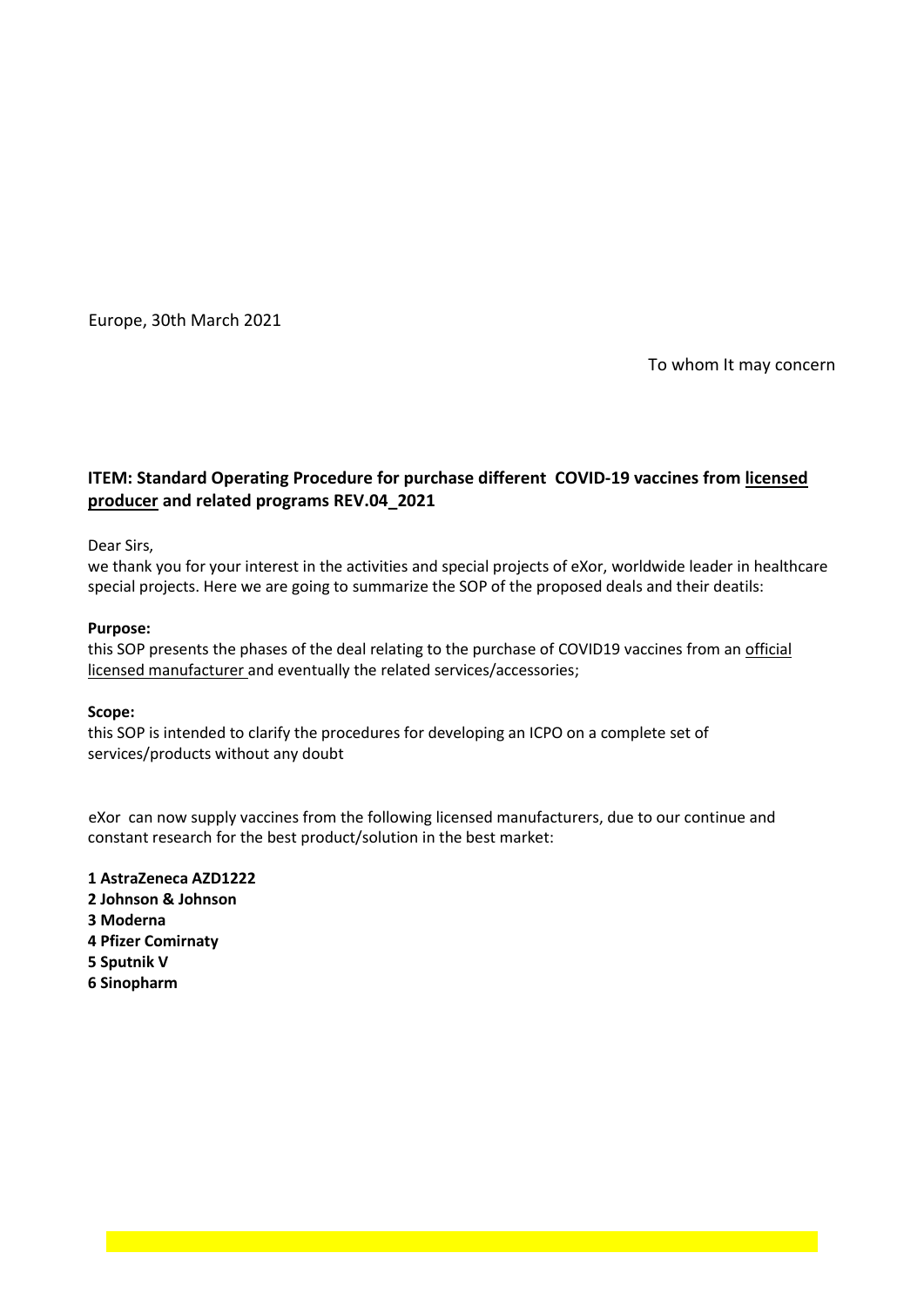## **PROCEDURE**

### **COVID-19 vaccines:**

1. Buyer provides Letter of Intent (refer draft below) either from the Ministry of Health of the relevant Government or from authorised pharmaceutical company along with a letter of authorisation from the Government to the pharmaceutical company .

2. Buyer submits **Purchase Order** together with and provides **Proof of Funds** (Bank Comfort Letter or Government Declaration of funds availability)

3. Buyer receives diligence package from vaccine manufacturer including provenance, lot number, and expiration dates, along with Sales Purchase Agreement (SPA).

4. Buyer provides KYC pack comprising passport and proof of address of the Buyer's authorised signatory, who will be completing SPA and Escrow Agreement.

5. Upon completion of diligence, Buyer executes and returns SPA and Escrow Agreement and loads 100% of the purchase price into the eXor / Manufacturer at The Law Debenture Escrow Account, at HSBC Bank, London, United Kingdom, each of the 3 parties is a joint signature of the escrow account.

6. Vaccine manufacturer delivers the product, CIF to the Buyer; payment is made from the Escrow Account upon shipment/delivery. Prices are subject to quantity, please refer to the attached price list below.

Deliveries can commence in 5 weeks from receipt of funds in the escrow account at HSBC

Bank, London. Each delivery will be confirmed on a case by case basis at the time the funds are received into Escrow.

**Special Note Sinopharm:-** Available only for Africa, Asia, Middle East and South America. Please note, Sinopharm price below is indicative only and is subject to a final quotation upon receipt of a LOI from the Ministry of Health of the respective country and the issuance of an export license by the Ministry of Foreign Affairs of the People's Republic of China.